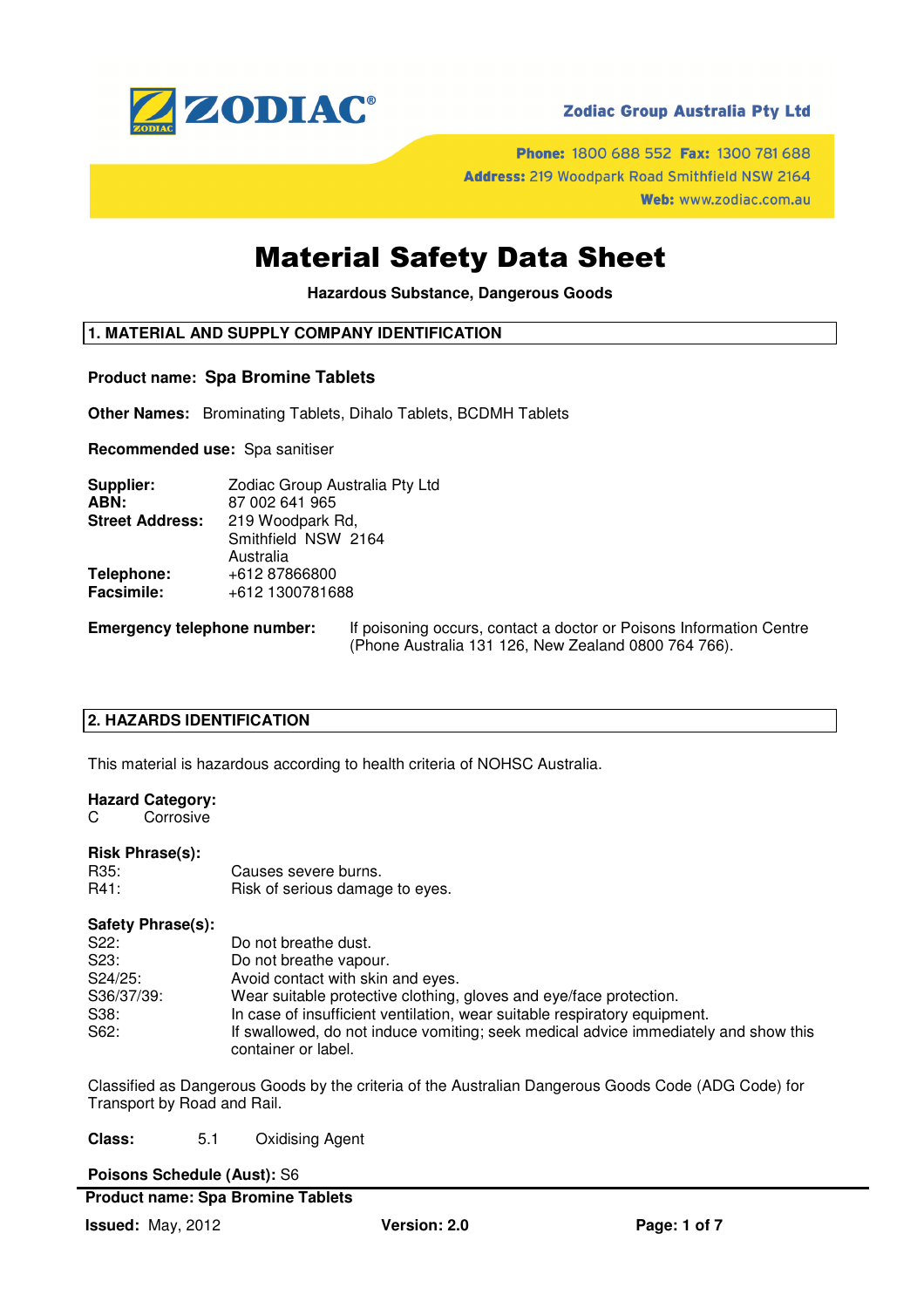

# Material Safety Data Sheet

This material is a Scheduled Poison S6 and must be stored, maintained and used in accordance with the relevant regulations.

| 3. COMPOSITION INFORMATION                                                                   |            |                       |
|----------------------------------------------------------------------------------------------|------------|-----------------------|
| <b>CHEMICAL ENTITY</b>                                                                       | CAS NO.    | <b>PROPORTION</b>     |
| 1-Bromo-3-chloro-5,5-dimethylhydantion (BCDMH)<br>Ingredients determined to be non-hazardous | 16079-88-2 | 96%<br><b>Balance</b> |
|                                                                                              |            | 100%                  |
| 4. FIRST AID MEASURES                                                                        |            |                       |

If poisoning occurs, contact a doctor or Poisons Information Centre (Phone Australia 131 126, New Zealand 0800 764 766). Get to a doctor or hospital quickly.

**Inhalation:** Remove victim from exposure - avoid becoming a casualty. Remove contaminated clothing and loosen remaining clothing. Allow patient to assume most comfortable position and keep warm. Keep at rest until fully recovered. If breathing laboured and patient cyanotic (blue), ensure airways are clear and have a qualified person give oxygen through a facemask. If breathing has stopped apply artificial respiration at once. In the event of cardiac arrest, apply external cardiac massage. Seek immediate medical advice.

**Skin contact:** For gross contamination, immediately drench with water and remove clothing. Continue to flush skin and hair with plenty of water (and soap if material is insoluble). For skin burns, cover with a clean, dry dressing until medical help is available. If blistering occurs, do NOT break blisters. If swelling, redness, blistering, or irritation occurs seek medical assistance.

**Eye contact:** Immediately irrigate with copious quantities of water for 15 minutes. Eyelids to be held open. Remove clothing if contaminated and wash skin. Urgently seek medical assistance. Transport to hospital or medical centre.

**Ingestion:** Immediately rinse mouth with water. If swallowed, do NOT induce vomiting. Give a glass of water to drink. Never give anything by the mouth to an unconscious patient. If vomiting occurs give further water. Get to a doctor or hospital quickly.

**Notes to physician:** Treat symptomatically. Can cause corneal burns.

## **5. FIRE-FIGHTING MEASURES**

**Specific hazards:** Non-combustible material.

**Fire fighting further advice:** Not combustible. On decomposing may emit toxic fumes. Fire fighters to wear self-contained breathing apparatus and suitable protective clothing if risk of exposure to products of decomposition.

#### **Hazchem Code:** 1Y.

**Suitable extinguishing media:** Use large quantities of water only; smothering is ineffective due to products' ability to supply oxygen under combustion. Due to the potential for violent reaction DO NOT use dry chemicals or ammonium phosphate-based fire extinguishers.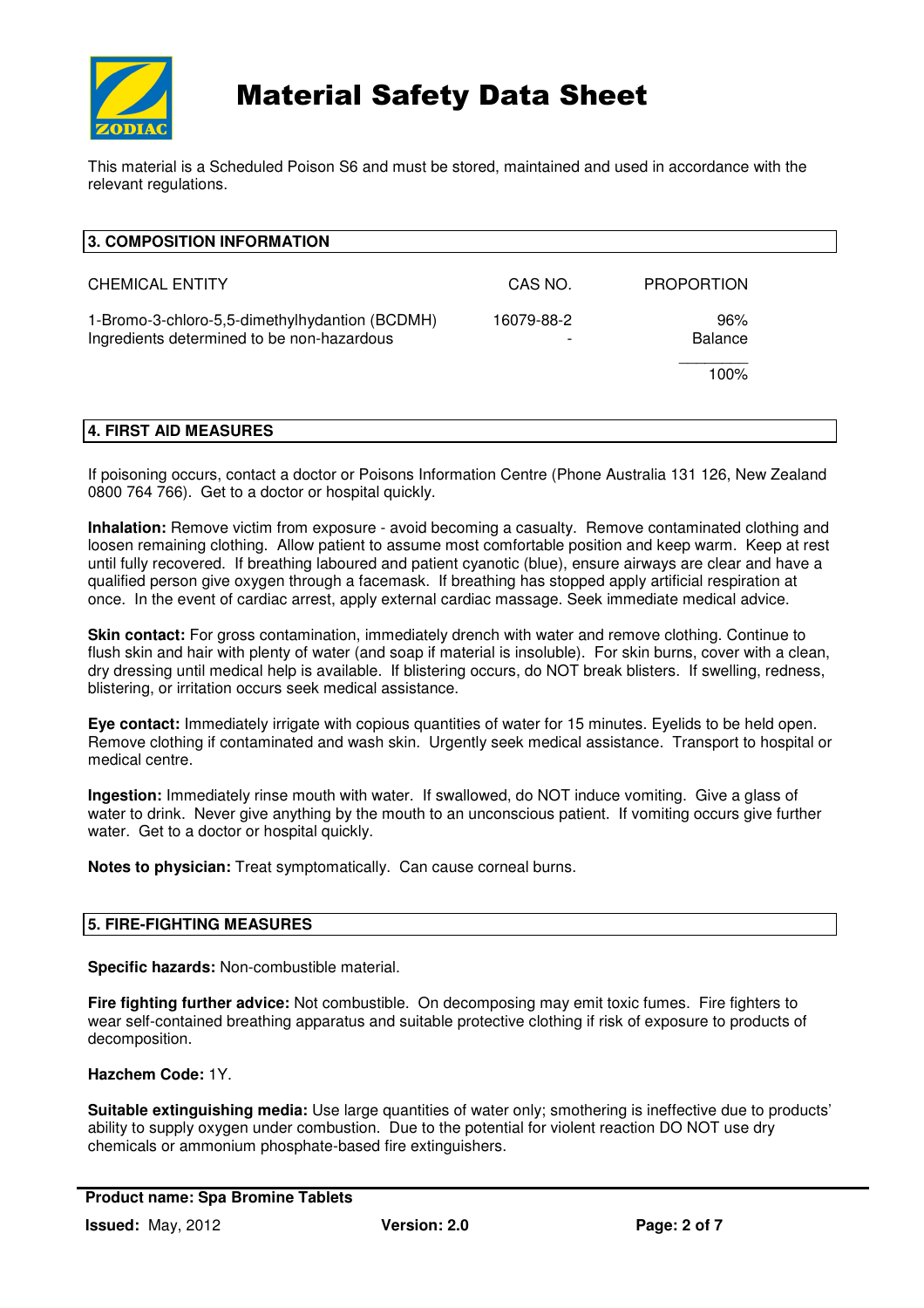

## **6. ACCIDENTAL RELEASE MEASURES**

## **SMALL SPILLS**

Wear protective equipment to prevent skin and eye contamination. Avoid inhalation of vapours. Wipe up with absorbent (clean rag or paper towels). Collect and seal in properly labelled containers or drums for disposal.

## **LARGE SPILLS**

Wear protective equipment to prevent skin and eye contamination and the inhalation of dust. Work up wind or increase ventilation. Sweep or vacuum up, but avoid generating dust. Collect and seal in properly labelled containers or drums for disposal. If contamination of sewers or waterways has occurred advise local emergency services.

#### **Dangerous Goods – Initial Emergency Response Guide No:** 31

#### **7. HANDLING AND STORAGE**

**Handling:** Avoid skin and eye contact and inhalation of dust, vapour, mist or aerosols.

**Storage:** Store in a cool, dry, well-ventilated place and out of direct sunlight. Store away from incompatible materials described in Section 10. Store away from sources of heat or ignition. Keep containers closed when not in use - check regularly for leaks.

This material is classified as a Dangerous Good Class 5.1 Oxidising Substance as per the criteria of the Australian Dangerous Goods Code and must be stored in accordance with the relevant regulations.

This material is a Scheduled Poison S6 and must be stored, maintained and used in accordance with the relevant regulations.

## **8. EXPOSURE CONTROLS / PERSONAL PROTECTION**

#### **National occupational exposure limits:**

No value assigned for this specific material by the National Occupational Health and Safety Commission (NOHSC Australia).

However for:

|                 |     | TWA   |                          | STEL                     | <b>CARCINOGEN</b>        | <b>NOTICES</b>           |
|-----------------|-----|-------|--------------------------|--------------------------|--------------------------|--------------------------|
|                 | ppm | ma/m3 | ppm                      | ma/m3                    | <b>CATEGORY</b>          |                          |
| <b>Bromine</b>  | 0.1 | 0.66  | 0.3                      |                          | $\overline{\phantom{a}}$ | $\overline{\phantom{a}}$ |
| Inspirable dust | -   | 10    | $\overline{\phantom{0}}$ | $\overline{\phantom{a}}$ | ۰                        | $\overline{\phantom{0}}$ |

As published by the National Occupational Health & Safety Commission (NOHSC Australia).

TWA - The time-weighted average airborne concentration over an eight-hour working day, for a five-day working week over an entire working life.

STEL (Short Term Exposure Limit) - the average airborne concentration over a 15 minute period which should not be exceeded at any time during a normal eight-hour workday.

These Exposure Standards are guides to be used in the control of occupational health hazards. All atmospheric contamination should be kept too as low a level as is workable. These exposure standards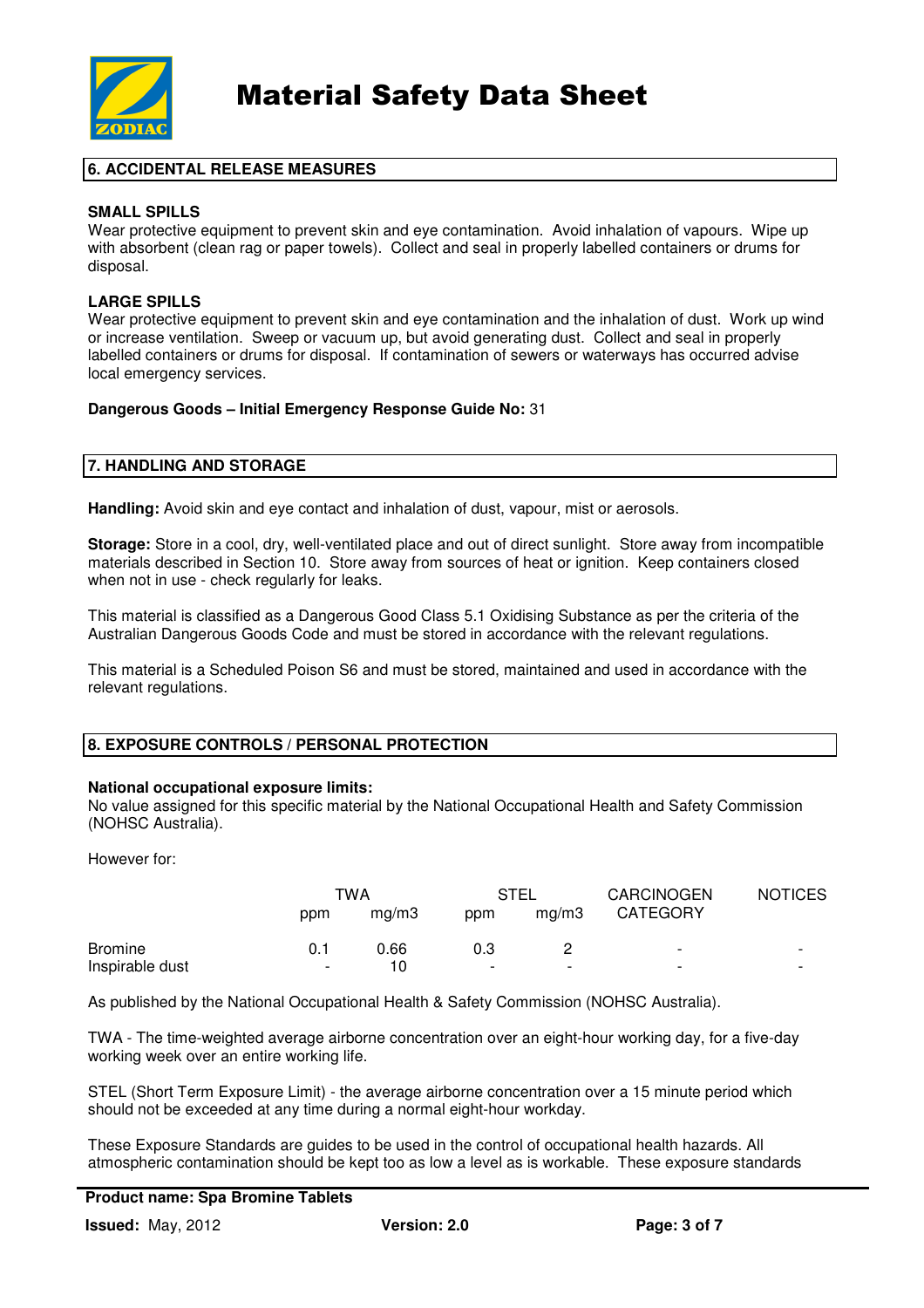

# Material Safety Data Sheet

should not be used as fine dividing lines between safe and dangerous concentrations of chemicals. They are not a measure of relative toxicity.

If the directions for use on the product label are followed, exposure of individuals using the product should not exceed the above standard. The standard was created for workers who are routinely, potentially exposed during product manufacture.

**Biological Limit Values:** As per the "National Model Regulations for the Control of Workplace Hazardous Substances [NOHSC: 1005 (1994)]" the ingredients in this material do not have a Biological Limit Allocated.

**Engineering measures:** Ensure ventilation is adequate to maintain air concentrations below Exposure Standards. Avoid generating and inhaling dusts. Use with local exhaust ventilation or while wearing dust mask. Keep containers closed when not in use.

**Personal protection equipment:** OVERALLS, SAFETY SHOES, CHEMICAL GOGGLES, GLOVES, RESPIRATOR.

Wear overalls, chemical goggles and impervious gloves. Use with adequate ventilation. If inhalation risk exists wear organic vapour/particulate respirator meeting the requirements of AS/NZS 1715 and AS/NZS 1716. Available information suggests that gloves made from nitrile rubber should be suitable for intermittent contact. However, due to variations in glove construction and local conditions, the user should make a final assessment. Always wash hands before smoking, eating, drinking or using the toilet. Wash contaminated clothing and other protective equipment before storing or re-using.

## **9. PHYSICAL AND CHEMICAL PROPERTIES**

**Form / Colour / Odour:** White tablets with bromine odour.

| Solubility in water (20 $°C$ ):         | 1.5 g/L in water   |
|-----------------------------------------|--------------------|
| Specific Gravity (20 °C):               | 0.96               |
| <b>Relative Vapour Density (air=1):</b> | N Av               |
| Vapour Pressure (20 °C):                | N Av               |
| Flash Point (°C):                       | N App              |
| Flammability Limits (%):                | N Av               |
| Autoignition Temperature (°C):          | N App              |
| Melting Point/Range (°C):               | N App              |
| Boiling Point/Range (°C):               | N App              |
| Decomposition Point (°C):               | >140               |
| pH (0.1% solution at $20^{\circ}$ C):   | $3.4 - 3.6$        |
| Moisture content (%):                   | N Av               |
| <b>Molecular formula:</b>               | $C_5H_6BrClN_2O_2$ |
| <b>Molecular weight:</b>                | 241.47             |

(Typical values only - consult specification sheet)<br>  $N Av = Not available$ <br>  $N AOD = Not$  applica  $N$  App = Not applicable

## **10. STABILITY AND REACTIVITY**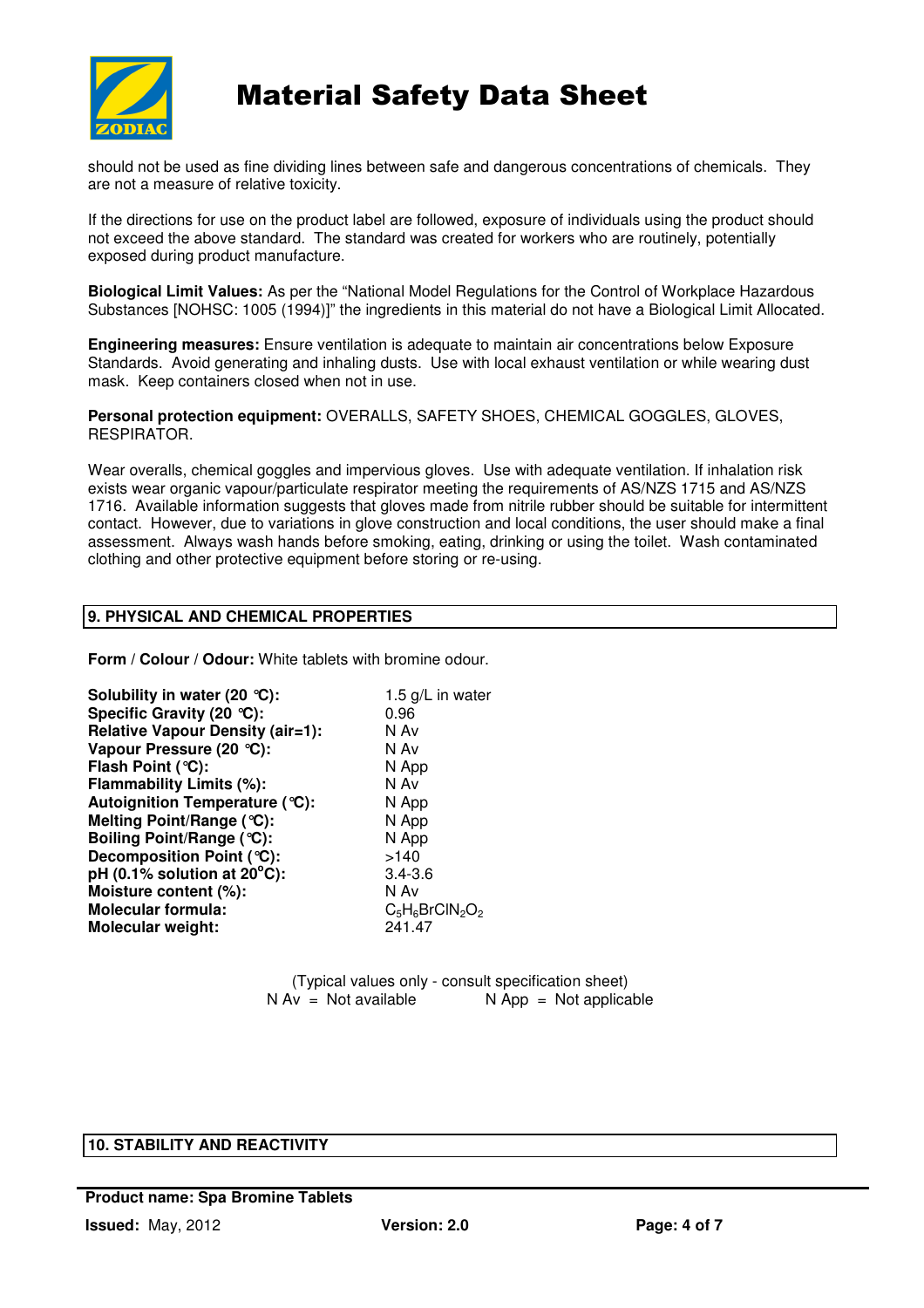

# Material Safety Data Sheet

**Chemical stability:** This material is thermally stable when stored and used as directed. **Conditions to avoid:** Elevated temperatures.

**Incompatible Materials:** Water, oxidisable materials, inorganic reducing agents, acids, alkalis, ammonium, urea and related nitrogen compounds.

**Hazardous decomposition products:** Oxides of carbon and nitrogen, smoke and other toxic fumes.

**Hazardous reactions:** Readily reacts with oxidisable materials. Reacts exothermically with acids and alkalis.

## **11. TOXICOLOGICAL INFORMATION**

No adverse health effects expected if the product is handled in accordance with this Safety Data Sheet and the product label. Symptoms or effects that may arise if the product is mishandled and overexposure occurs are:

#### **Acute Effects**

**Inhalation:** Corrosive. Inhalation of vapour or duct will result may result in severe irritation.

**Skin contact:** Contact with skin will result in severe irritation. Corrosive to skin - may cause skin burns.

**Eye contact:** A severe eye irritant. Corrosive to eyes: contact can cause corneal burns. Contamination of eyes can result in permanent injury.

**Ingestion:** Swallowing can result in nausea, vomiting, diarrhoea, abdominal pain and chemical burns to the gastrointestinal tract.

**Long Term Effects:** No information available for product.

**Acute toxicity / Chronic toxicity** 

No LD50 data available for the product.

Oral LD50 (rat): 578 ppm

## **12. ECOLOGICAL INFORMATION**

Avoid contaminating waterways.

**Ecotoxicity:** No information available.

**Persistence and degradability:** No information available.

**Mobility:** No information available.

## **13. DISPOSAL CONSIDERATIONS**

Refer to State/Territory Land Waste Management Authority.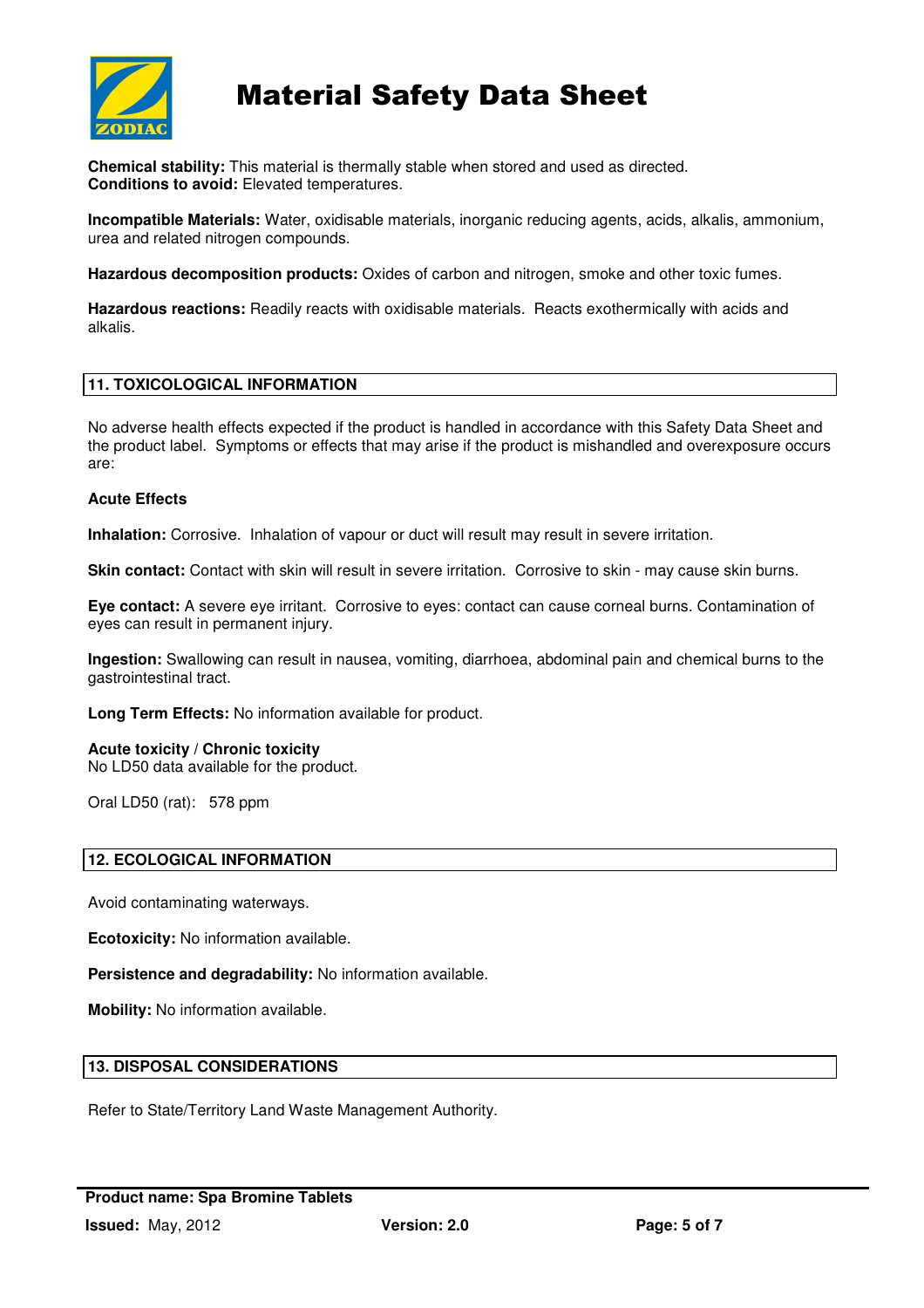

## **14. TRANSPORT INFORMATION**

## **ROAD AND RAIL TRANSPORT**

Classified as Dangerous Goods by the criteria of the Australian Dangerous Goods Code (ADG Code) for Transport by Road and Rail.

| UN No:                              | 1479                        |
|-------------------------------------|-----------------------------|
| Dangerous Goods Class:              | 5.1                         |
| <b>Packing Group:</b>               | II or III - NEED TO CONFIRM |
| <b>Hazchem Code:</b>                | 1٧                          |
| <b>Emergency Response Guide No:</b> | -31                         |

**Proper Shipping Name:** OXIDIZING SOLIDS, N.O.S. (contains 1-BROMO-3-CHLORO-5,5- DIMETHYLHYDRATION)

**Segregation Dangerous Goods:** Not to be loaded with explosives (Class 1), flammable gases (Class 2.1), toxic gases (Class 2.3), flammable liquids (Class 3), flammable solids (Class 4.1), spontaneously combustible substances (Class 4.2), dangerous when wet substances (Class 4.3), organic peroxides (Class 5.2), radioactive substances (Class 7), corrosive substances (Class 8), fire risk substances or combustible liquids, however exemptions may apply. Also note that fire risk substances including dangerous goods of Class 6 or Class 9 which are fire risk substances are incompatible with dangerous goods of Class 1, Class 5.1 and Class 5.2.

#### **MARINE TRANSPORT**

Classified as Dangerous Goods by the criteria of the International Maritime Dangerous Goods Code (IMDG Code) for transport by sea.

| UN No:                                                                    | 1479                                                                                                 |
|---------------------------------------------------------------------------|------------------------------------------------------------------------------------------------------|
| <b>Dangerous Goods Class:</b>                                             | 5.1                                                                                                  |
| <b>Packing Group:</b>                                                     | II or III - NEED TO CONFIRM                                                                          |
|                                                                           | Proper Shipping Name: OXIDIZING SOLIDS, N.O.S. (contains 1-BROMO-3-CHLORO-5,5-<br>DIMETHYLHYDRATION) |
| <b>AIR TRANSPORT</b><br>Dangerous Goods Regulations for transport by air. | Classified as Dangerous Goods by the criteria of the International Air Transport Association (IATA)  |
| UN No:                                                                    | 1479                                                                                                 |
| <b>Dangerous Goods Class:</b>                                             | 5.1                                                                                                  |
| <b>Packing Group:</b>                                                     | II or III - NEED TO CONFIRM                                                                          |
|                                                                           |                                                                                                      |

**Proper Shipping Name:** OXIDIZING SOLIDS, N.O.S. (contains 1-BROMO-3-CHLORO-5,5- DIMETHYLHYDRATION)

## **15. REGULATORY INFORMATION**

#### **Poisons Schedule (Aust):** S6

All the constituents of this material are listed on the Australian Inventory of Chemical Substances (AICS).